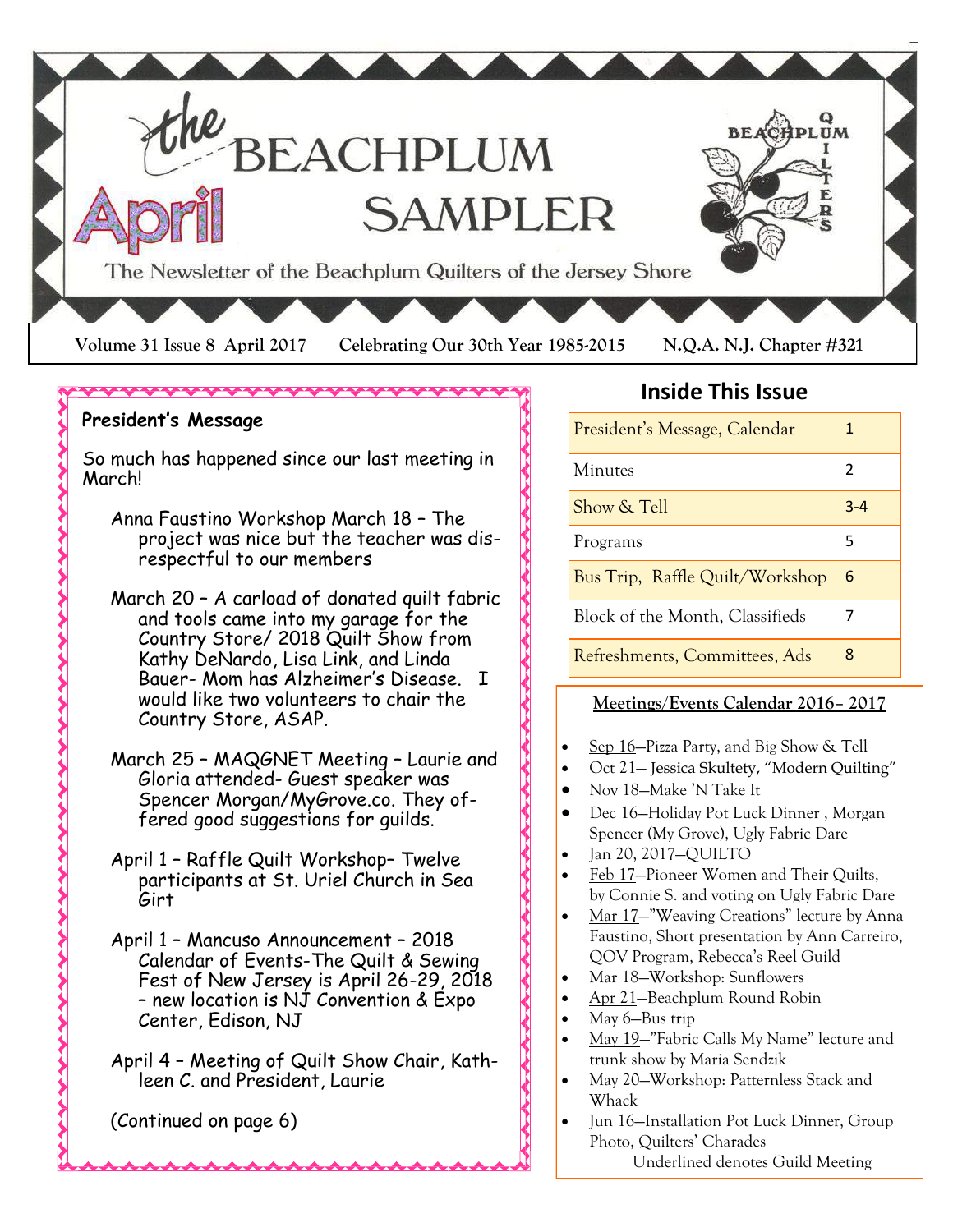#### **Minutes of March 17, 2017 Meeting**  .

Meeting called to order at 6:30 pm by President, Laurie S. Welcome given to all members and guests of Kristen A. (her mother, Debbie S. from Indiana, and two daughters, Hannah and Bella).

**Quilt Block Attendance Card** – two versions of the Double Irish Chain were described.

**Minutes** - Motion made to accept the February minutes by Chris L. Seconded by Susan H. Passed.

**Treasurer's Report** – Beginning balance - \$13,734.01. Receipts - \$1,010.00. Expenses - \$201.71. Ending balance - \$14,542.30. Motion made to approve Treasurer's report by Susan H. Seconded by Joyce W. Passed.

**Quilt Show Report** – Contract received for pipes and drapes to be reviewed. Sandra D. has agreed to be our judge again. Judging will take place Thursday, 4/12/18. Karen will do appraisals at \$55 for written and \$30 oral for quilts made after 1975. Need a quilt show theme.

**Raffle Quilt Workshop** – April 1<sup>st</sup> will be our last workshop. It will be a "Y" meeting – work on whatever you want from 10-2. Pick up kits for applique or paper piecing.

**Raffle Tickets** – We only have from September to April to market our quilt. Need a sponsor to cover cost of raffle ticket printing.

**Charity Quilts** – hand in to Debbie P. tonight.

**Small Quilts** – hand in to Liz.

**Quilts of Valor**—Anne C. and Regina H. from Rebecca's Reel spoke about Quilts for Valor Program.

**Block of the Month –** Questionnaire distributed for 2017-2018. Blocks displayed.

**Programs** – Featured Anna Faustino who had an amazing a trunk show of her quilts - "Creating Stunning Woven Creations". Her March 18th workshop will be held at the Methodist Church.

**Old Business** – none

**New Business** – need suggestions for videos to watch during our bus trip to PA. Suggestions made for Quilt Show theme.

**Show and Tell –** many beautiful quilts were displayed by our talented members.

**Door Prizes** – won by Jean C., Chris L.,Sue B.

Meeting adjourned at 8:50 pm.

| <b>Respectfully submitted by</b> |  |
|----------------------------------|--|
| Kim G.                           |  |



Rebecca's Reel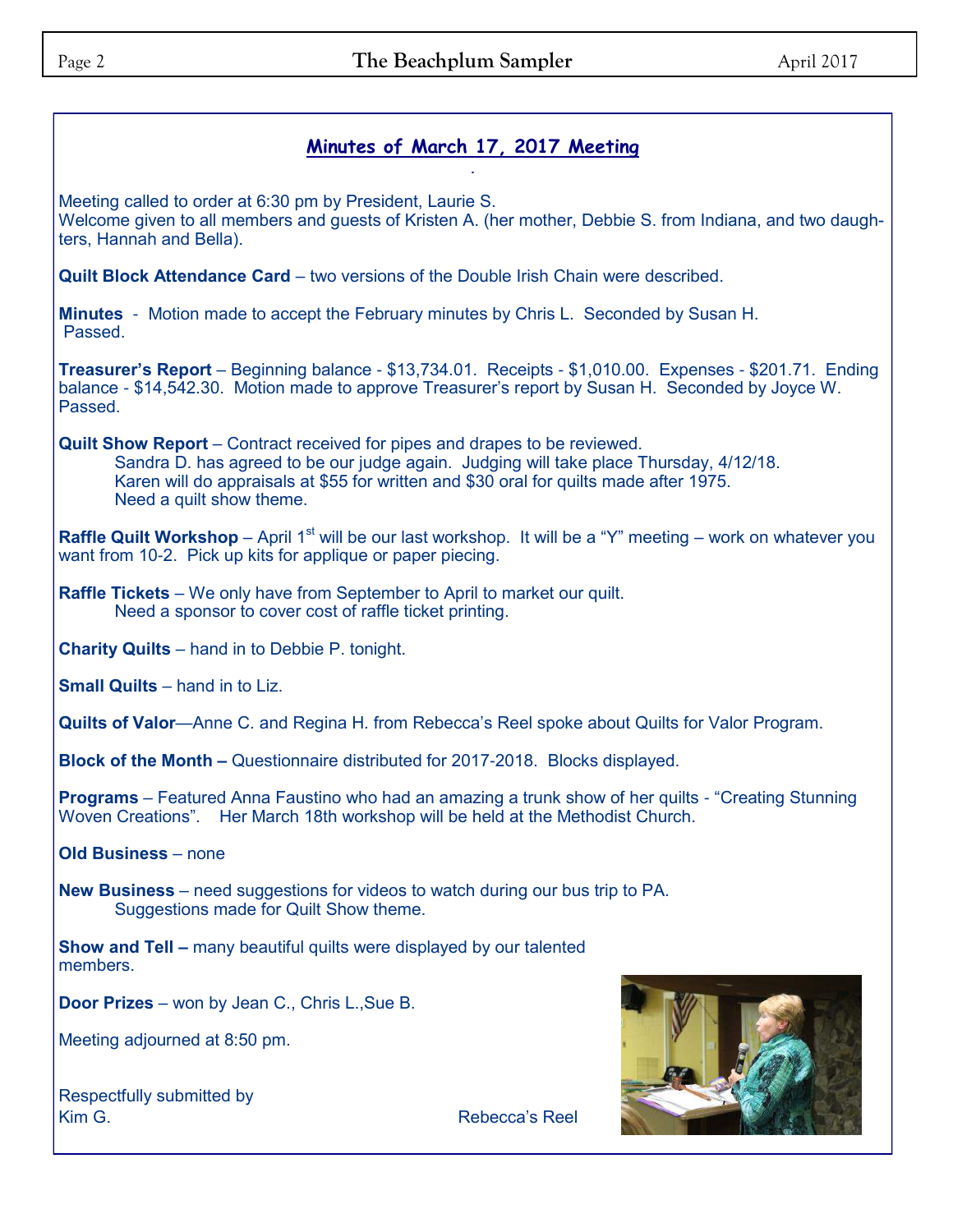#### Page 3 **The Beachplum Sampler** April 2017

## Show & Tell March 2017

- Jane S—Oriental panel for her granddaughter with help from Joyce W, warm wishes quilt made for a friend

- Kim G—Projects from Mancuso Show classes
- Barbara L—Two quilts, of which one is fifty years old
- Joyce W—Three small quilts for auction
- Cathy S—One wall hanging and one charity quilt
- Sue B-Two photo quilts
- Hannah S—First quilt top ever
- Mary Lou GB—Charity quilt
- Jeannette M—Two charity quilts
- Barb E—Two doll quilts
- Erma H—Easter wall hanging
- Pam Q—Stitched vest



Kim G





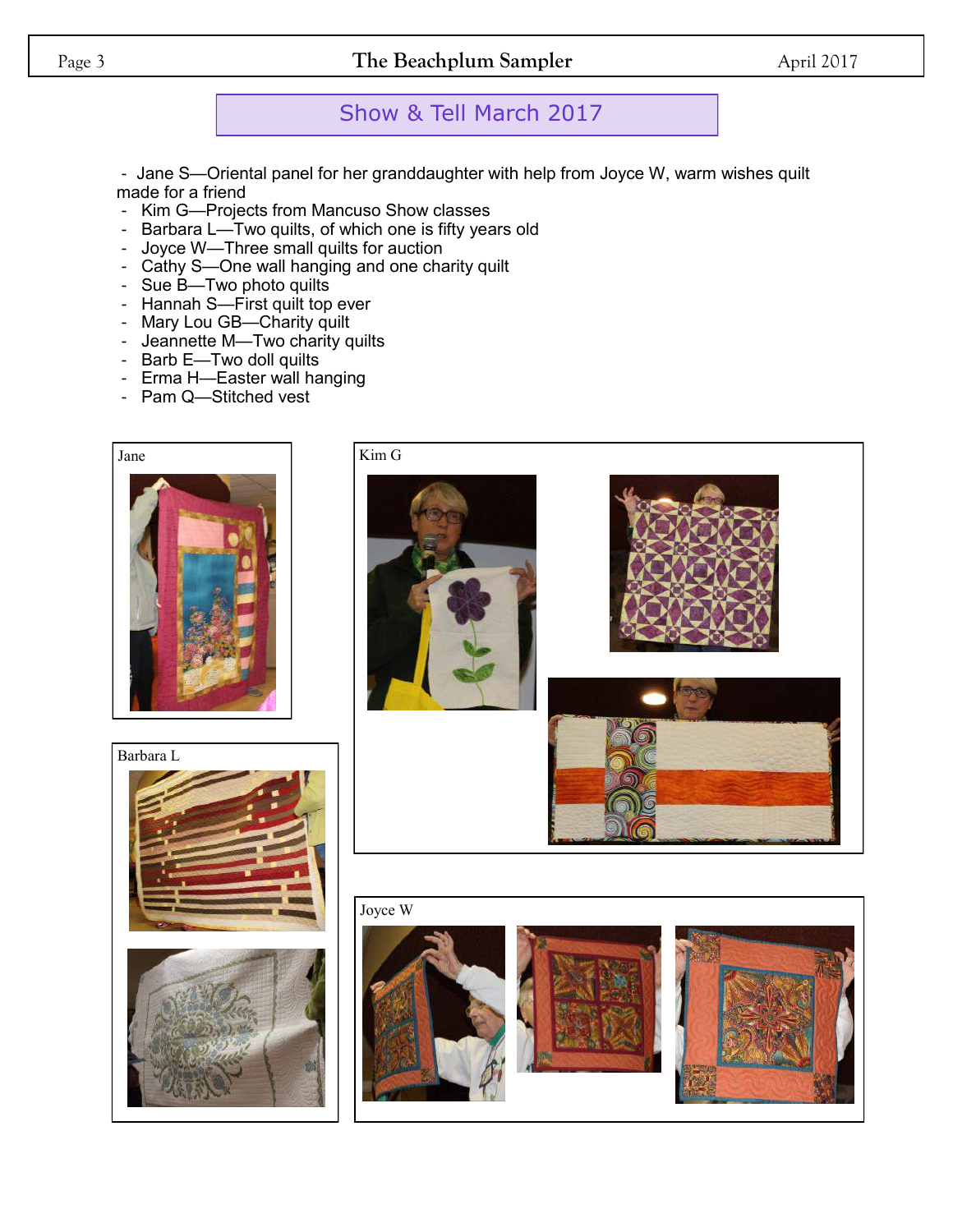Page 4 **The Beachplum Sampler** April 2017

# Show & Tell, continued















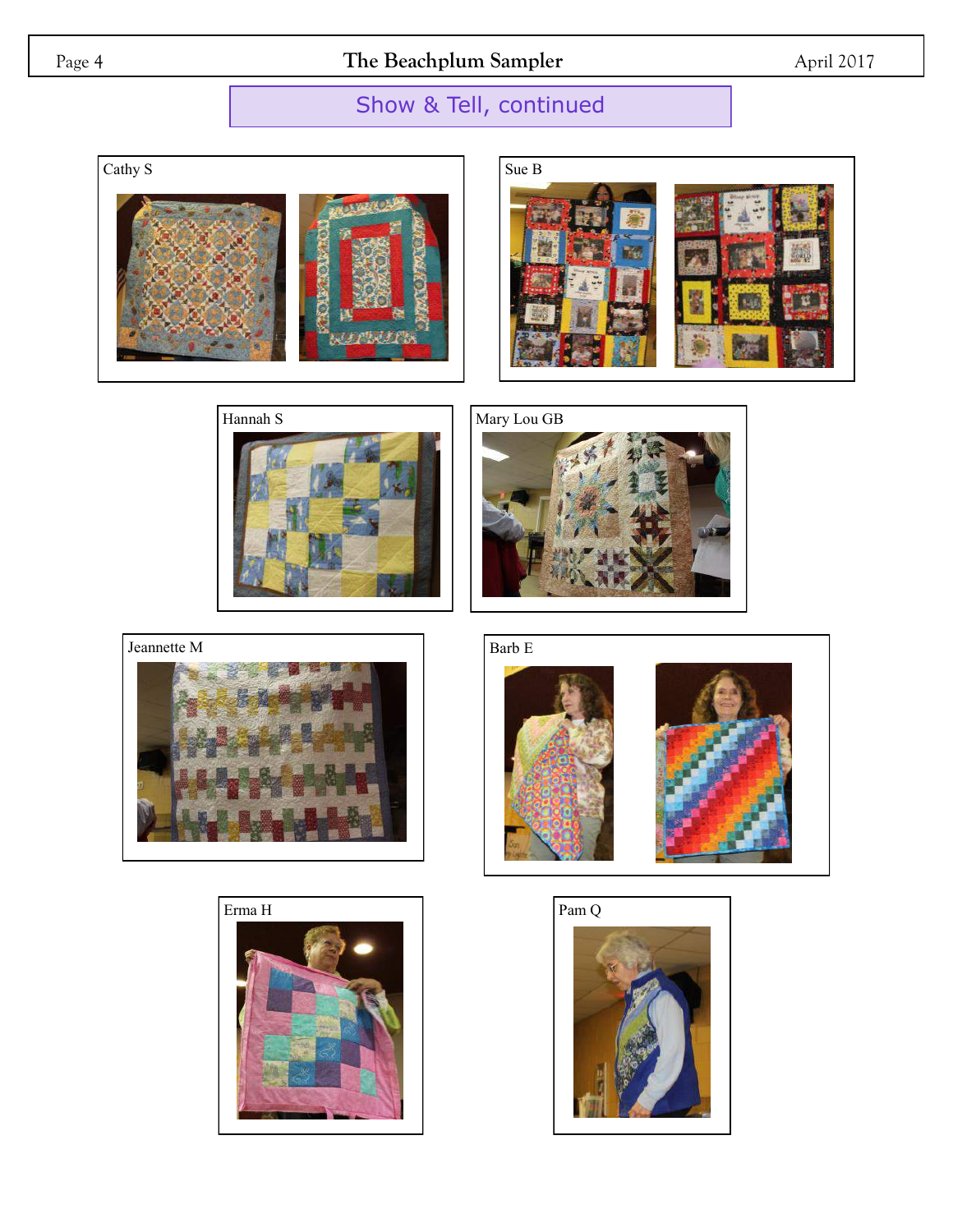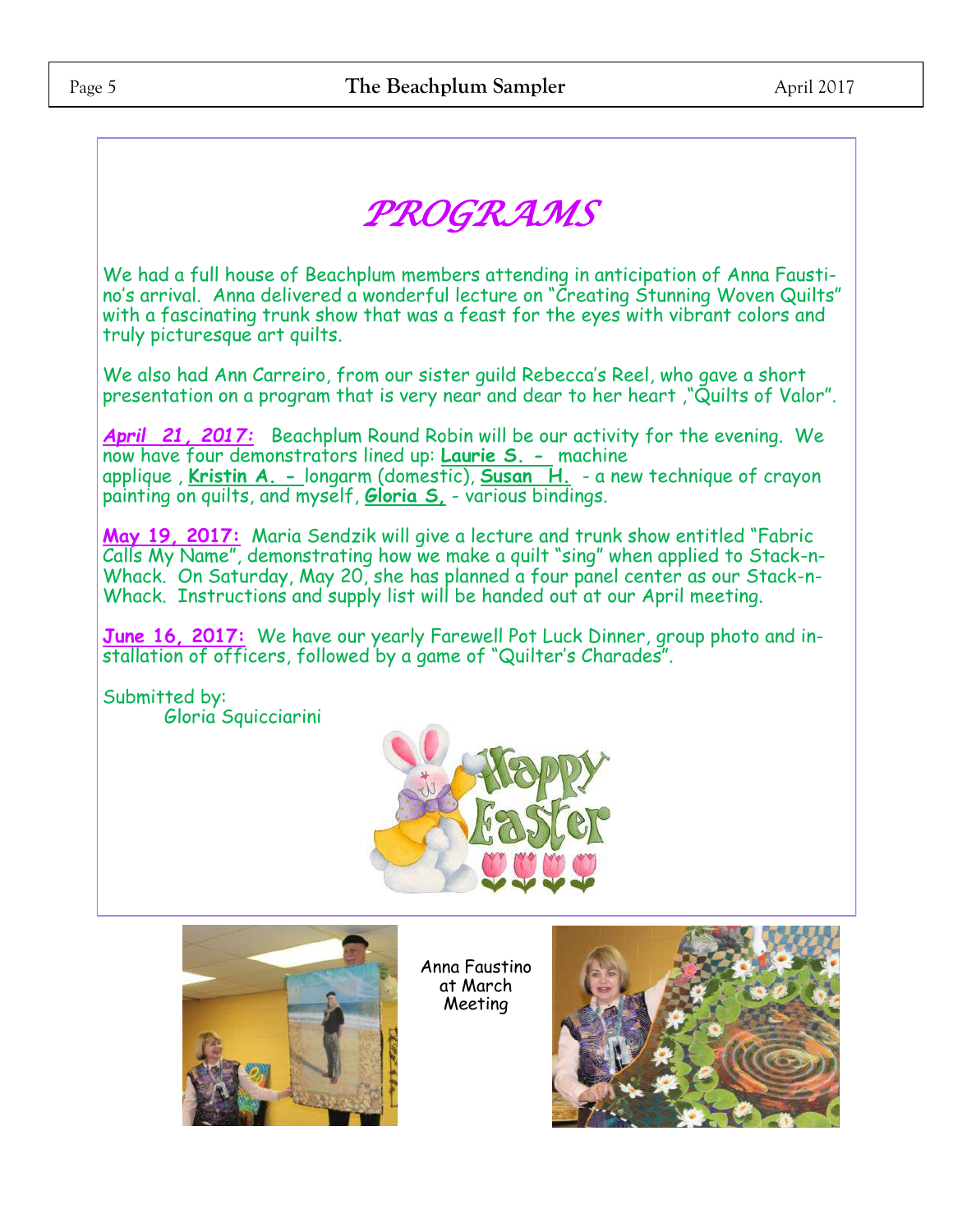# *BEACHPLUM QUILTERS BUS TOUR*



*Just a short note to let you know where we stand with our upcoming Lancaster bus trip in May.* 

*We have approximately 42 people attending our Spring PA shopping tour. Please, if you know of a quilter, or friends who are interested in sewing, tell them about our bus tour. Thank you all so much for all your help, ladies.*

*Submitted by, Gloria Squicciarini*



\*\*\*\*\*\*\*\*\*\*\*\*\*\*\*\*\*\*\*\*\*\*\*\*\*\*



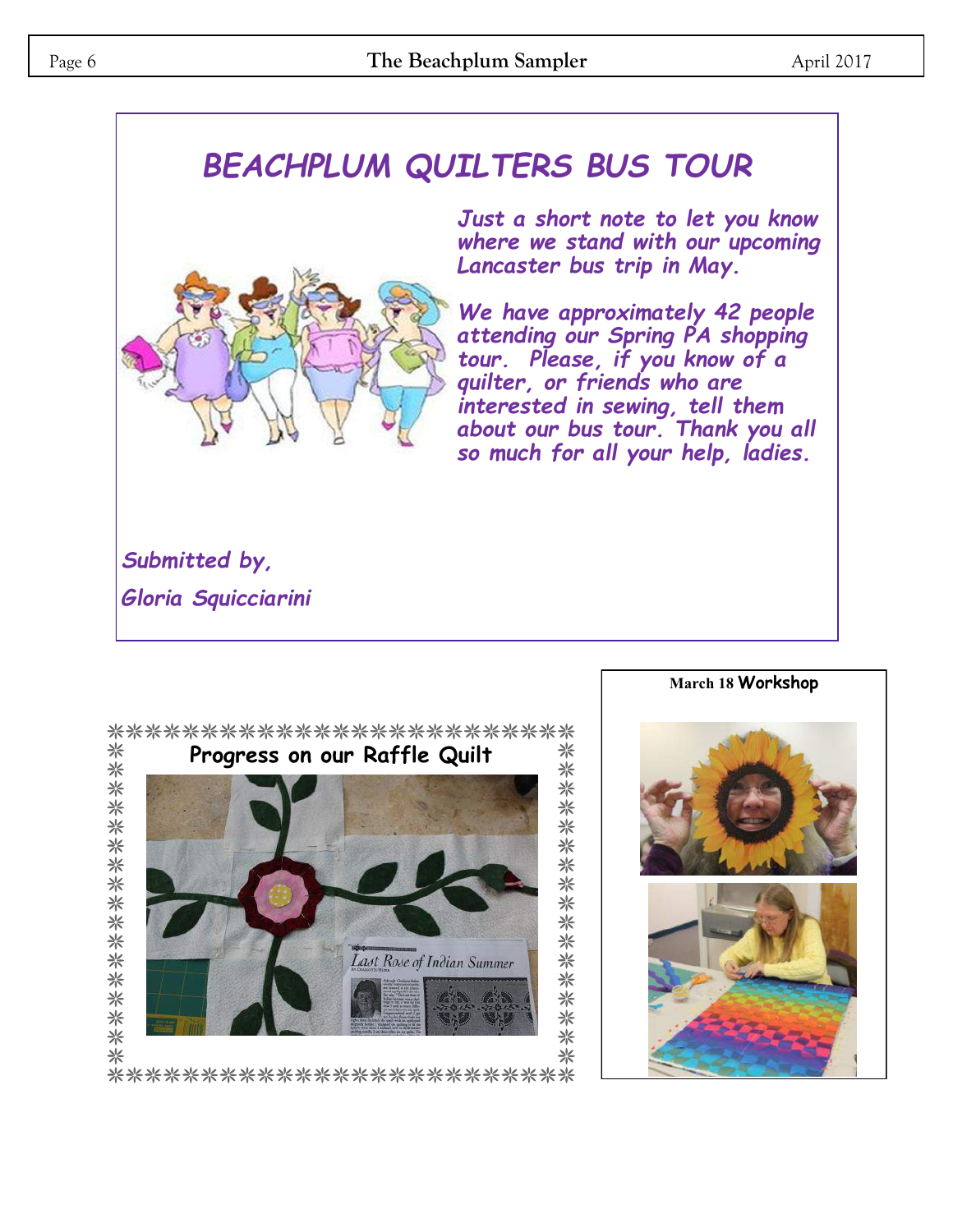#### Page 7 **The Beachplum Sampler** April 2017





President's Message (continued from page 1)

- At the April meeting, there will be a discussion of a variety of topics including the above items. Be prepared to discuss the theme or title of our Quilt Show. Then we will arrange ourselves into groups that will rotate around various stations to view 4 different techniques. Of course, there will be show and tell as well as Block of the Month, April Spring houses. Please bring your donated food cans/items as well as your assigned snack or dessert, plates, mugs, utensil. Membership Chair Marlene has extra Directories for new members. Please see her at meeting.
- Happy April Birthday to our Members: Linda A, Sandra F, Fran G, Ellen H, Kathleen Mc, Debbie P, Cathy S, & Pat T.

Remember to be kind to each other and enjoy the Spring temperatures and flowers!

**Finally** – Participate in your guild. Don't wait to be asked to chair a committee. Please communicate with me and with each other. There's so much to be proud of, "Being Beachplum" !

Laurie VS

**Classifieds**

**Long arm quilting services - custom, semi-custom, and all over designs available. Every quilt or project will be given individual attention to highlight the design and shine! Call or email for additional information. Kristin Alfano 317-902-2034**